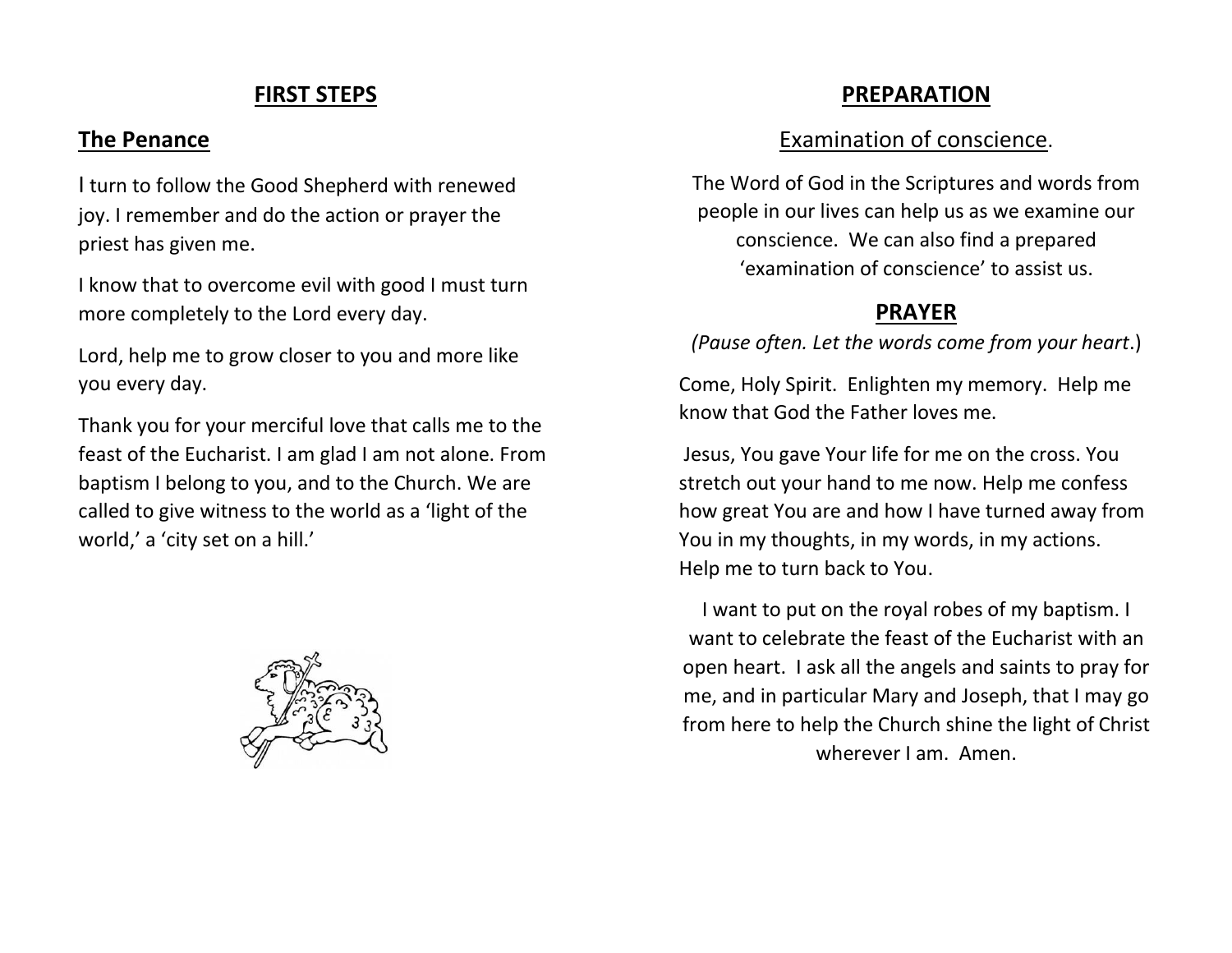# **Rite of Penance and Reconciliation**

# **PENITENT AND THE PRIEST GIVE PRAISE TO GOD**

**Priest**: Give thanks to the Lord, for he is good.

#### Penitent: **His mercy endures forever.**

*Then the penitent is dismissed by the priest.*

Praised be Jesus Christ!

We are freed from our sins to walk as children of the light, renewed in the grace of our Baptism to praise of God with our thoughts, words, and actions.



## **GREETING WITH THE PRIEST**

**Priest**: **Peace be with you.**

And with your spirit. **Penitent:**

> The penitent makes the sign of the cross and says:

In the name of the Father and of the Son and of the Holy Spirit.

Amen.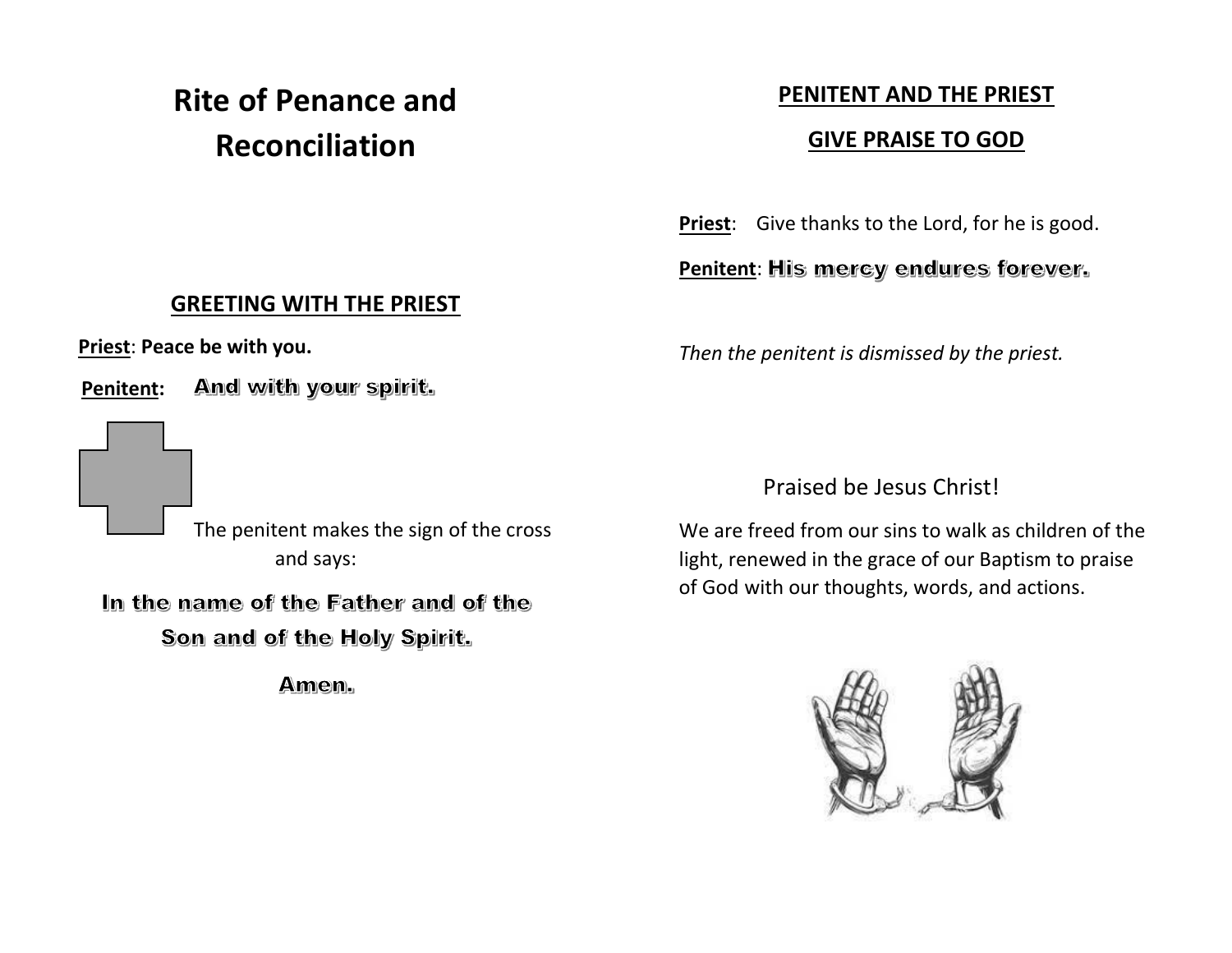#### **ABSOLUTION**

*The priest imposes his hand over the penitent and says*:

God, the Father of mercies, through the death and resurrection of his Son has reconciled the world to himself and sent the Holy Spirit among us for the forgiveness of sins; through the ministry of the Church may God give you pardon and peace, and I absolve you from your sins in the name of the Father and of the Son and of the Holy Spirit. Amen.

**READING OF THE WORD OF GOD**

#### **LISTEN!**

*We listen to the word of God and compare it to our life*.



*The penitent makes the sign of the cross and says with the priest*:

In the name of the Father and of the Son and of the Holy Spirit.